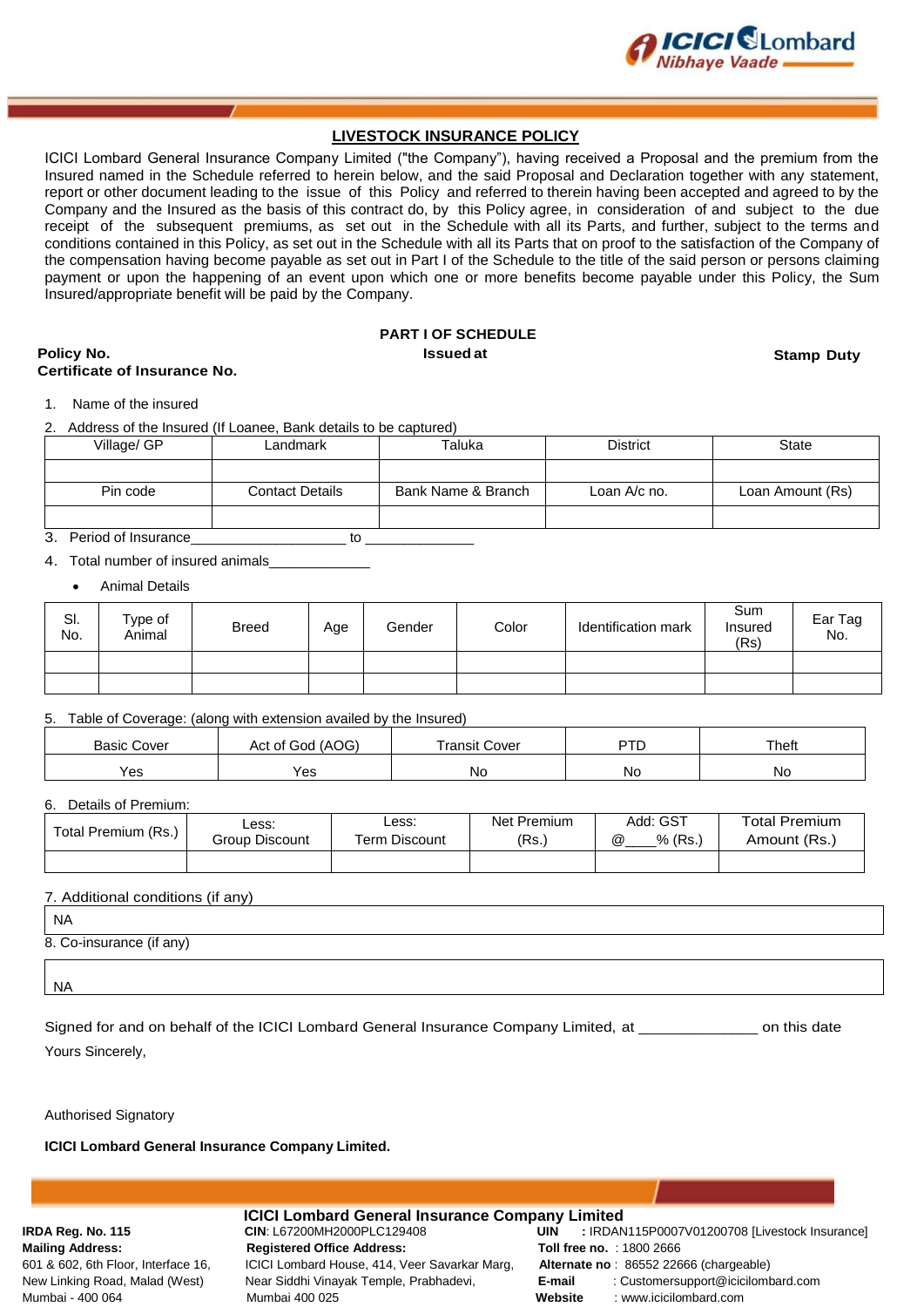

### **PART II OF SCHEDULE**

#### **Definitions**

For the purposes of this policy, the terms specified below shall have the meaning set forth:

"Accident" means a sudden, unforeseen, and unexpected physical event beyond the control of the Insured caused by external, visible and violent means.

"Bank" shall mean an entity licensed as a Bank under Banking Regulation Act, 1949 and permitted by the Reserve Bank of India to carry on banking business in India.

"Livestock" is commonly defined as domesticated animals raised in an agricultural setting to produce labor and commodities such as meat, eggs, milk, fur, leather and wool.

"Company" means ICICI Lombard General Insurance Company Limited.

"Crossbred Animal" means animal, one of whose parents is of foreign breed. These breeds have high milk yields and are less prone to disease than pure exotic breeds.

"Deductible excess" means the amount of expenses to be borne by the Insured before the compensation under the Policy shall become payable and this amount shall not be reimbursed by the Company.

"'Disease" means an alteration in the state of the body or of some of its organs interrupting or disturbing the performance of the functions and causing or threatening pain and weakness or physical or mental disorder.

"Exotic Animal" means an animal whose both parents are of foreign breed. These breeds yield more milk but are prone to diseases. These are of high value and very carefully groomed.

"Injury" means any accidental physical bodily harm but does not include any sickness or disease.

"Period of Insurance" means the period stated in the Schedule for which the Policy is valid.

"Policy" means Insured's proposal the schedule, Company's covering letter to the Insured, insuring clauses, definitions, exclusions, conditions and other terms contained herein and any endorsement attaching to or forming part hereof, either at inception or during the period of insurance.

"Pre-existing Condition" means any condition including any bodily injury, or illness for which care, treatment, or advice was recommended by or received from a Veterinary Doctor or which was first manifested or contracted before the commencement of the Period of Insurance.

"Proposals" shall mean any signed proposal in form of letters and declarations, written statements and any information in addition hereto supplied to the Company by or on behalf of the Insured.

"Schedule" means the schedule, and any annexure to it, attached to and forming part of this Policy.

"Sum Insured" means and denotes the amount of cover available as stated in Part I of the Schedule or any revisions thereof based on claim settled, as stated in the scope of cover of the Policy and, where appropriate, as more particularly described and limited per Item Insured in any annexure to the Schedule. This is the maximum compensation that the Company will pay for each and every claim with respect to individual cover under the Policy.

"Theft" means the act of stealing, specifically, the felonious taking and removing of property, with intent to deprive the rightful owner of the same and includes larceny.

#### **Scope of Cover**

The Company hereby agrees subject to the terms, conditions and exclusions contained herein or endorsed hereon to indemnify the Insured against loss sustained as a result of death occurring during the period of insurance of Insured animals described in Part- I of Schedule from Fire, Electrocution. Snake-Bite, Wild life Attack, Strangulation, Drowning in water bodies, Poisoning, Riot, Strike or Accidental External Means of the Insured animals provided that the liability of the Company will not exceed the Sum Insured for the respective animals mentioned in Part I of the Policy.

#### **Exclusions**

The Company shall not be liable under this Policy for compensating the Insured for any loss or damage in the following events:

- 1. In case of accidental death, the deductible excess of Rs. 500 of the claim amount per insured animal and the same have to be borne by the insured.
- 2. Malicious or willful injury or neglect, overloading, unskillful treatment or use of animal for purpose other than stated in the policy without the consent of the company in writing.
- 3. Accidents occurring prior to the commencement of risk.
- 4. Intentional slaughter of the animal except in cases where destruction is necessary to terminate incurable suffering on humane consideration on the basis of certificate issued by qualified Veterinarian or in cases where destruction is resorted to by the order of lawfully/statutorily constituted authority.
- 5. Death or permanent total disablement of the Insured animal due to, or arising out of, or directly or indirectly connected with or traceable to, war, invasion, act of foreign enemy, hostilities (whether war be declared or not) civil war, rebellion, revolution, insurrection, mutiny, tumult, military or

# **ICICI Lombard General Insurance Company Limited**<br>CIN: L67200MH2000PLC129408 **UIN** : IRDAN

**Mailing Address: Registered Office Address: Toll free no.** : 1800 2666 601 & 602, 6th Floor, Interface 16, ICICI Lombard House, 414, Veer Savarkar Marg, **Alternate no** : 86552 22666 (chargeable) Mumbai - 400 064 Mumbai 400 025 **Website** : www.icicilombard.com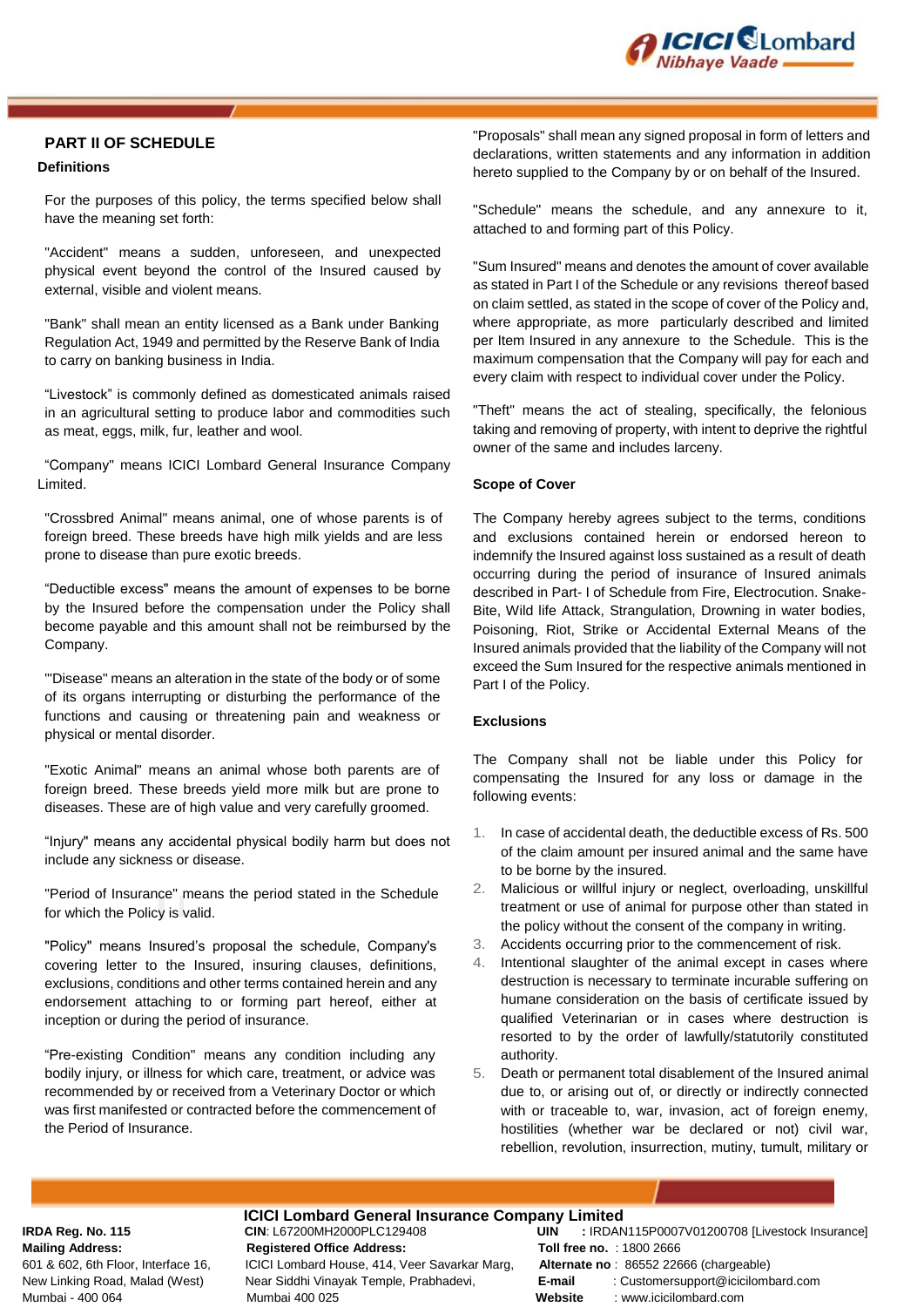

usurped power, seizure, capture, arrests, restraints and detainment of all kinds or any consequences thereof.

- 6. Any accident, destruction, damage, legal liability directly or indirectly caused by or contributed to by or arising from ionizing radiations, nuclear weapons or nuclear material.
- 7. Accidents while being transported by air or sea.
- 8. Accidents resulting from Act of God (AOG) like Lightning, Storm, Tempest, Flood, Inundation, Cyclone, Typhoon, Tempest, Famine, etc., unless specifically covered under this Policy.
- 9. Any disease, unless specifically covered under the Policy.
- 10. Theft and/or clandestine sale of the Insured animal, unless specifically covered under the Policy.
- 11. Accidents while in transit beyond 50 kms within the State by either road or rail, unless specifically covered under this Policy.
- 12. Permanent total disablement of any type of insured unless specifically covered under the policy.
- 13. Consequential loss whatsoever nature.
- 14. If listed disease covered under policy, then any claim arising due to diseases contracted within 15 days from commencement date of the policy.
- 15. Claim arising due to any event other than disease contracted within 3 days from commencement date of the policy.

#### **General Conditions applicable to the Policy**

- (I) Policy related Terms and Conditions:
- (1) Upon the happening of any insured event and/or disease (if disease cover has been opted for), which may give rise to claim under this Policy, written notice with full particulars of the owner of the Insured animals and Insured animals must be given to the Company immediately.
- (2) Any veterinary doctor or agent of the Company shall be allowed to examine the Insured animals in case of death or permanent total disablement as and when required on behalf of the Company.
- (3) Insured to ensure that the animals insured is in sound health and free from any Injury at the time of insurance, unless specifically notified to the Company in writing and acknowledged by the Comp any in writing.

(II) Basis of Sum Insured

The Sum Insured shall not exceed the market value of the Insured animal as on date and place of loss or damage, as determined by authorized veterinary or any authorized agent of the Company.

- (III) Claims
- (A) Basis of Indemnity:
- 1. Death: Basis of Indemnity will be the market value of the Insured animals prior to insured event as certified by an authorized veterinary doctor or the Sum Insured whichever is less.
- 2. Theft (if specifically opted by the Insured by payment of additional premium) The basis of indemnity will be specified percentage of market value of the Insured animals prior to happening of the Insured event subject to a maximum of the Sum Insured.

Indemnity limit for claim payable under Theft shall not exceed

80% of the market value of the Insured animals.

- 3. Permanent Total Disability (PTD) (If specifically opted by the insured by payment of additional premium)
- PTD for the insured animal shall be determined as under:
- a) In case of Milch Animal:
- $\triangleright$  Capacity to conceive or reproduce
- $\triangleright$  Capacity to produce milk
- b) In case of male breeder, capacity to breed:
- The basis of Indemnity will be specified percentage of the market value of the
- Insured animal prior to happening of the insured event subject to a maximum of the Sum Insured. Indemnity limit for claim payable under PTO is fixed as per age of the Insured Animal.
- $\triangleright$  Up to 2 years : 60% of market value
- $\geq 2$  to 5 years : 50% of market value
- $\triangleright$  More than 5 years : 20% of market value
- (B) Position after a claim:
- In case of a valid claim under this Policy, the Company shall delete the identification tag number of the Insured animal in respect of whom such claim shall become payable from Part I of the schedule without any refund of the premium.
- (C) Claims Procedure
- 1. Death:
- $\triangleright$  Immediate intimation to be given to the Company and to the veterinary doctor authorized or the authorized person of the Company to certify death of the Insured animal,
- Duly completed Claim form signed by the owner of the insured animal and authorized veterinary doctor to be submitted to local office of the Company within 14 days of the date on which the event comes to the Owner's notice.
- $\triangleright$  Microchip/Identification Tag of the animal Insured under this Policy, to be surrendered to the local office of the Company. In case this is not done, the claim becomes voidable at the Company's option.
- 2. Theft (if specifically opted by the Insured by payment of additional premium)
- $\triangleright$  Immediate intimation to be given to the Company and a First Information report (FIR) to be lodged with the nearest police station.
- $\triangleright$  Duly completed Claim form signed by the Owner of the Insured animal to be submitted to local office of the Company.
- $\triangleright$  Final Investigation Report to be submitted to local office of the Company,

No claim shall be admissible if any of the above is not complied with.

3. Permanent Total Disablement (PTD)

 (If specifically opted by the Insured by payment of additional premium)

**ICICI Lombard General Insurance Company Limited**<br>CIN: L67200MH2000PLC129408 **UIN** : IRDAN **Mailing Address: Registered Office Address: Toll free no.** : 1800 2666 601 & 602, 6th Floor, Interface 16, ICICI Lombard House, 414, Veer Savarkar Marg, **Alternate no** : 86552 22666 (chargeable) Mumbai - 400 064 Mumbai 400 025 **Website** : www.icicilombard.com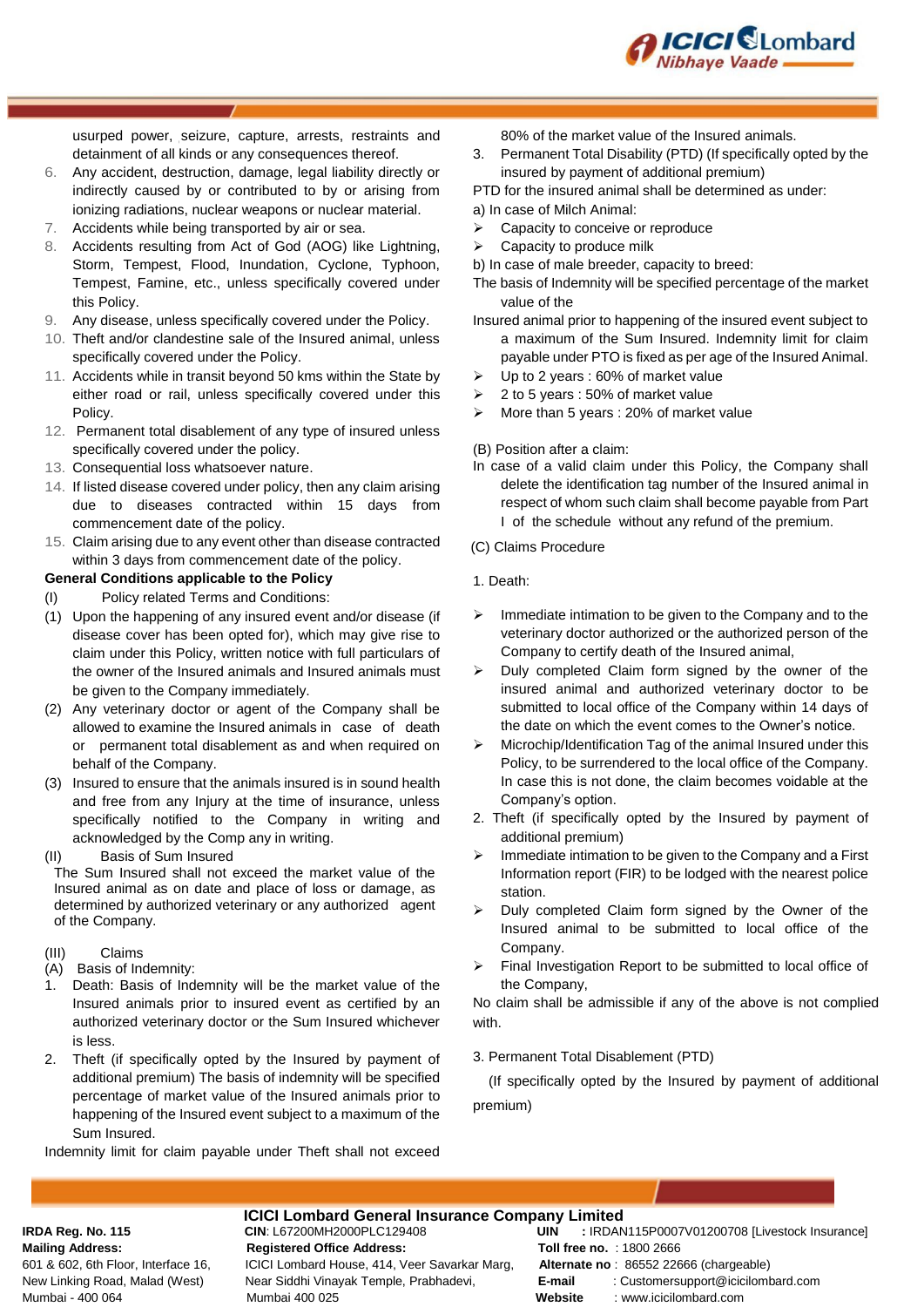

- $\triangleright$  Immediate intimation to be given to the Company and to the veterinary doctor authorized to certify permanent total disablement of the Insured Animal.
- Duly completed Claim form signed by the Owner of the Animal and authorized veterinary Doctor to be submitted to local office of the Company within 14 days of the date on which the event comes to the Owner's notice.
- Certificate from Veterinary doctor validating the type of Permanent Total Disablement (PTD) to be submitted to the Company.
- $\triangleright$  Complete treatment chart for the Insured Animal provided by the veterinary doctor to be submitted long with the Claim Form.
- Owner of Insured Animal could sell the Insured Animal only after the claim settlement process is completed by the Company.
- (D) Claim Documents

The Insured shall be required to furnish the following for or in support of a claim under the Policy:

- (1) For Death:
	- $\triangleright$  Duly completed claim form
	- $\triangleright$  Identification tags/microchip of Insured animal
	- $\triangleright$  Death Certificate duly attested by authorized veterinary doctor.
	- $\triangleright$  Postmortem report from authorized veterinary doctor.
	- $\triangleright$  Post-Mortem should be conducted by veterinary doctor from local Government Hospital or any other veterinary doctor authorized by the Company.
	- $\triangleright$  A photograph of minimum 10" X 8" size of the Insured animal.
	- $\triangleright$  Photograph must be such that Identification tag number should be clearly visible. Group photograph shall not be admitted for registration of claim.
	- $\triangleright$  In case or death due to any disease (if specifically covered under the Policy) all the papers in connection with the treatment received from a veterinary doctor.
	- $\triangleright$  In case of death due to Vehicular accident, FIR, Spot Panchnama. Closing Report from the Police.

### (2) For Theft:

- $\triangleright$  Duly completed claim form
- $\triangleright$  Copy of the FIR lodged with the Police Station
- > Spot Panchnama.
- $\triangleright$  Closing/ Untraceable/ Final Report from the Police.

#### **PART III OF SCHEDULE**

#### **Standard Terms and Conditions**

1. Incontestability and Duty of Disclosure

The policy shall be null and void and no benefit shall be payable in the event of untrue or incorrect statements, misrepresentation, mis-description or on non-disclosure in any material particular in the proposal form, personal statement, declaration and connected documents, or any material information having been withheld, or a claim being fraudulent or any fraudulent means *or* devices being used by the Insured or any one acting on his behalf to obtain any benefit under this policy.

2. Reasonable care

The Insured shall take all reasonable steps to safeguard the interests of the Insured against accidental loss or damage that may give rise to the claim.

3. Observance of terms and conditions

The due observance and fulfillment of the terms, conditions and endorsement of this policy in so far as they relate to anything to be done or complied with by the Insured, shall be a condition precedent to any liability of the Company to make any payment under this policy.

4. Material change

The Insured shall immediately notify the Company by fax and in writing of any material change in the risk and cause at his own expense such additional precautions to be taken as circumstances may require to ensure safe operation *of* the Insured items or trade or business practices thereby containing the circumstances that may give rise to the claim and the Company may, adjust the scope of cover and/ or premium if necessary, accordingly.

#### 5. Records to be maintained

The Insured shall keep an accurate record containing all relevant particulars and shall allow the Company to inspect such record. The Insured shall within one month after the expiry of the insurance Policy furnish such information as the Company may require.

#### 6. No constructive Notice

Any of the circumstances in relation to these conditions coming to the knowledge of any official of the Company shall not be the notice to or be held to bind or prejudicially affect the Company not Withstanding subsequent acceptance of any premium.

#### 7. Notice of charge etc.

The Company shall not be bound to notice or be affected by any notice of any trust, charge, lien, assignment or other dealing with or relating to this policy but the receipt of the Insured or his legal personal representative shall in all cases be an effectual discharge to the Company.

#### 8. Special Provisions

Any special provisions subject to which this policy has entered into and endorsed in the policy or in any separate Instrument shall be deemed to be part of this policy and shall have effect accordingly 9. Overriding effect of Part II of the Schedule

The terms and conditions contained herein and in Part II of the Schedule shall be deemed to form part of the policy and shall be

## **ICICI Lombard General Insurance Company Limited**<br>CIN: L67200MH2000PLC129408 **UIN** : IRDAN **Mailing Address: Registered Office Address: Toll free no.** : 1800 2666

601 & 602, 6th Floor, Interface 16, ICICI Lombard House, 414, Veer Savarkar Marg, **Alternate no** : 86552 22666 (chargeable) Mumbai - 400 064 Mumbai 400 025 **Website** : www.icicilombard.com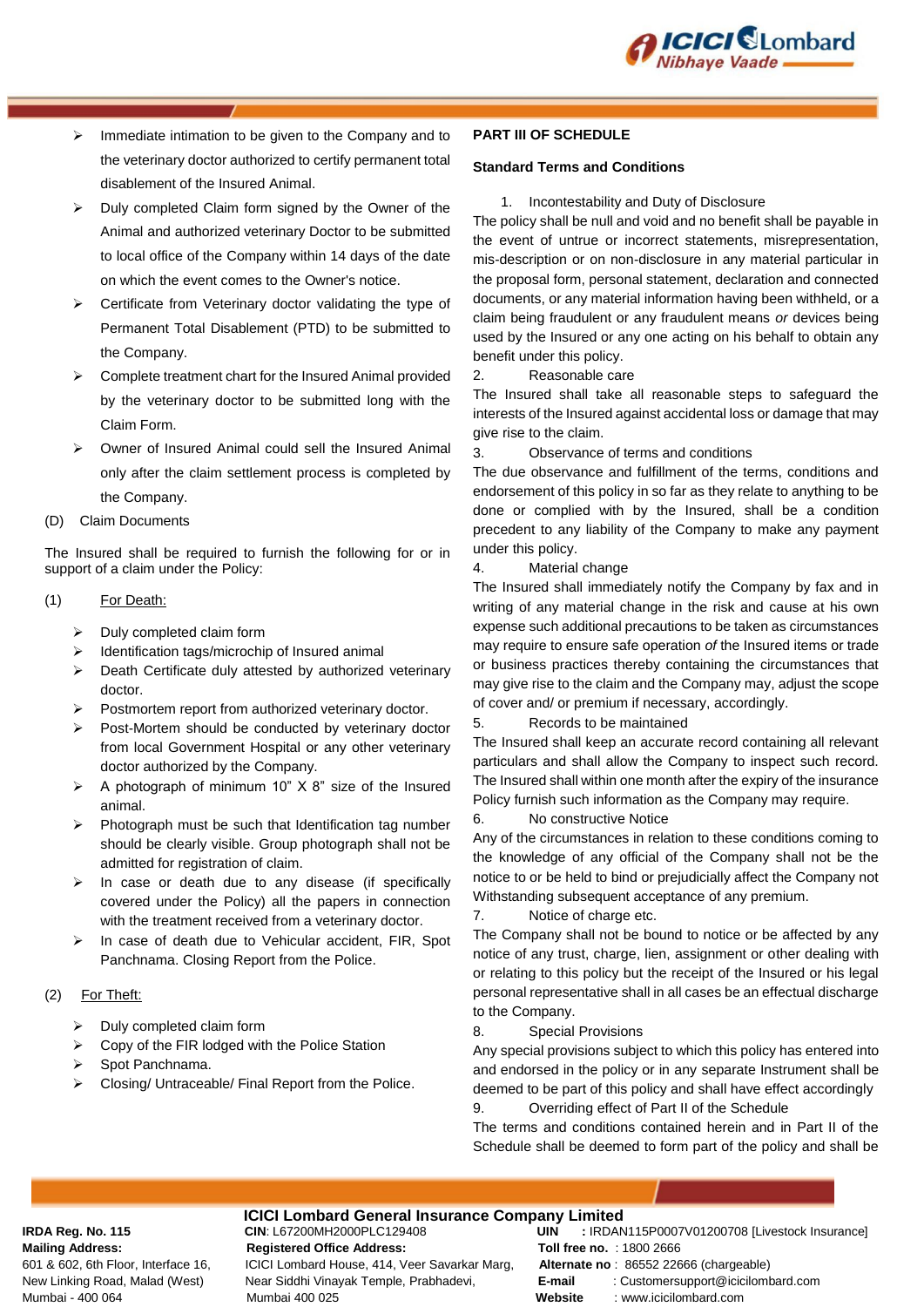

read as if they are specifically Incorporated herein; however in case of any Inconsistency of any term and condition with the scope of cover contained in Part II of the Schedule, then the term(s) and condition(s) contained herein shall be read *mutatis mutandis* with the scope of cover/terms and conditions contained in Part II of the Schedule and shall be deemed to be modified accordingly or superseded In case of inconsistency being irreconcilable.

#### 10. Electronic Transactions

The Insured agrees to adhere to and comply with all such terms and conditions as the Company may prescribe from time to time, and hereby agrees and confirms that all transactions effected by or through facilities for conducting remote transactions including the Internet, World Wide Web, electronic data Interchange, call centers, teleservice operations (whether voice, video, data or combination thereof) or by means of electronic, computer, automated machines network or through other means of telecommunication, established by or on behalf of the Company, for and in respect of the policy or its terms, or the Company's other products and services, shall constitute legally binding and valid transactions when done in adherence to and in compliance with the Company's terms and conditions for such facilities as may be prescribed from time to time.

The Insured agrees that the Company may exchange, share or part with *any* information to *or* with other ICICI Group Companies or any other person in connection with the Policy, as may be determined by the Company and shall not hold the Company liable for such use/application.

#### 11. Right to inspect

If required by the Company, an agent/representative of the Company including a loss assessor or a Surveyor appointed In that behalf shall in case of any loss or any circumstances that have given rise to the claim to the Insured be permitted at all reasonable times to examine into the circumstances of such loss. The Insured shall on being required so to do by the Company produce all books of accounts, receipts, documents relating to or containing entries relating to the loss or such circumstance in his possession and furnish copies of or extracts from such of them as may be required by the Company so far as they relate to such claims or will in any way assist the Company to ascertain in the correctness thereof or the liability of the Company under the Policy.

#### 12. Position after a claim

The Insured shall not be entitled to abandon any insured item/property whether the Company has taken possession of the same or not. As from the day of receipt of the claim amount by the Insured as determined by the Company to be fit and proper, the Sum Insured for the remainder of the period of Insurance shall stand reduced by the amount of the compensation.

#### 13. Subrogation

In the event of payment under this policy, the Company shall be subrogated to all the insured's rights or recovery thereof against any person or organization, and the Insured shall execute and deliver instruments and papers necessary to secure such rights. The Insured and any claimant under this policy shall at the

expense of the Company do and concur in doing and permit to be done, all such acts and things as may be necessary or required by the Company, before or after Insured's indemnification, in enforcing or endorsing any rights or remedies, or of obtaining relief or indemnity , to which the Company shall be or would become entitled or subrogated.

#### 14. Condition of Average

If the insured property be collectively of greater value than the Sum Insured thereon, then the Insured shall be considered as being his own insurer for the difference and shall bear a rateable proportion of the loss or damage accordingly. Every item if more than one in the Policy shall be separately subject to this condition.

15. Contribution

If at the time of the happening of any loss or damage covered by this policy, there shall be existing any other insurance of any nature whatsoever covering the same, whether effected by the Insured or not, then the Company shall not be liable to pay or contribute more than its rateable proportion of any loss or damage.

#### 16. Fraudulent claims

If any claim is in any respect fraudulent, or if any false statement, or declaration is made or used in support thereof, or if any fraudulent means or devices are used by the Insured or anyone acting on his behalf to obtain any benefit under this policy, or if a claim is made and rejected and no court action or suit is commenced within twelve months after such rejection or, in case of arbitration taking place as provided therein, within twelve (12) calendar months after the Arbitrator or Arbitrators have made their award, all benefits under this policy shall be forfeited.

#### 17. Cancellation/termination

The Company may at *any* time, cancel this policy, by giving 7 days' notice in writing by Registered post/Acknowledgement Due post to the Insured at his last known address in which case the Company shall be liable to repay on demand a rateable proportion of the premium for the unexpired term from the date of the cancellation. The Insured may also give 7 days' notice in writing, to the Company, for the cancellation of this policy, in which case the Company shall from the date of receipt of notice cancel the policy and retain the premium for the period this policy has been in force at the Company's short period scales.

18. Cause of Action/ Currency for payments

No Claims shall be payable under this policy unless the cause of action arises in India, unless otherwise specifically provided in Part II of the Schedule to this policy. All claims shall be payable in India in Indian Rupees only.

#### 19. Policy Disputes

It has been agreed between the parties that any dispute concerning the interpretation of the terms, conditions, limitations and/or exclusions contained herein is understood and agreed to be adjudicated or interpreted in accordance with the Laws of India and only competent Courts of India shall have the exclusive jurisdiction to try alt or any matters arising hereunder. The matter shall be determined or adjudicated in accordance with the law and practice of such Court.

# **ICICI Lombard General Insurance Company Limited**<br>CIN: L67200MH2000PLC129408 **UIN** : IRDAN

**Mailing Address: Registered Office Address: Toll free no.** : 1800 2666 601 & 602, 6th Floor, Interface 16, ICICI Lombard House, 414, Veer Savarkar Marg, **Alternate no** : 86552 22666 (chargeable) Mumbai - 400 064 Mumbai 400 025 **Website** : www.icicilombard.com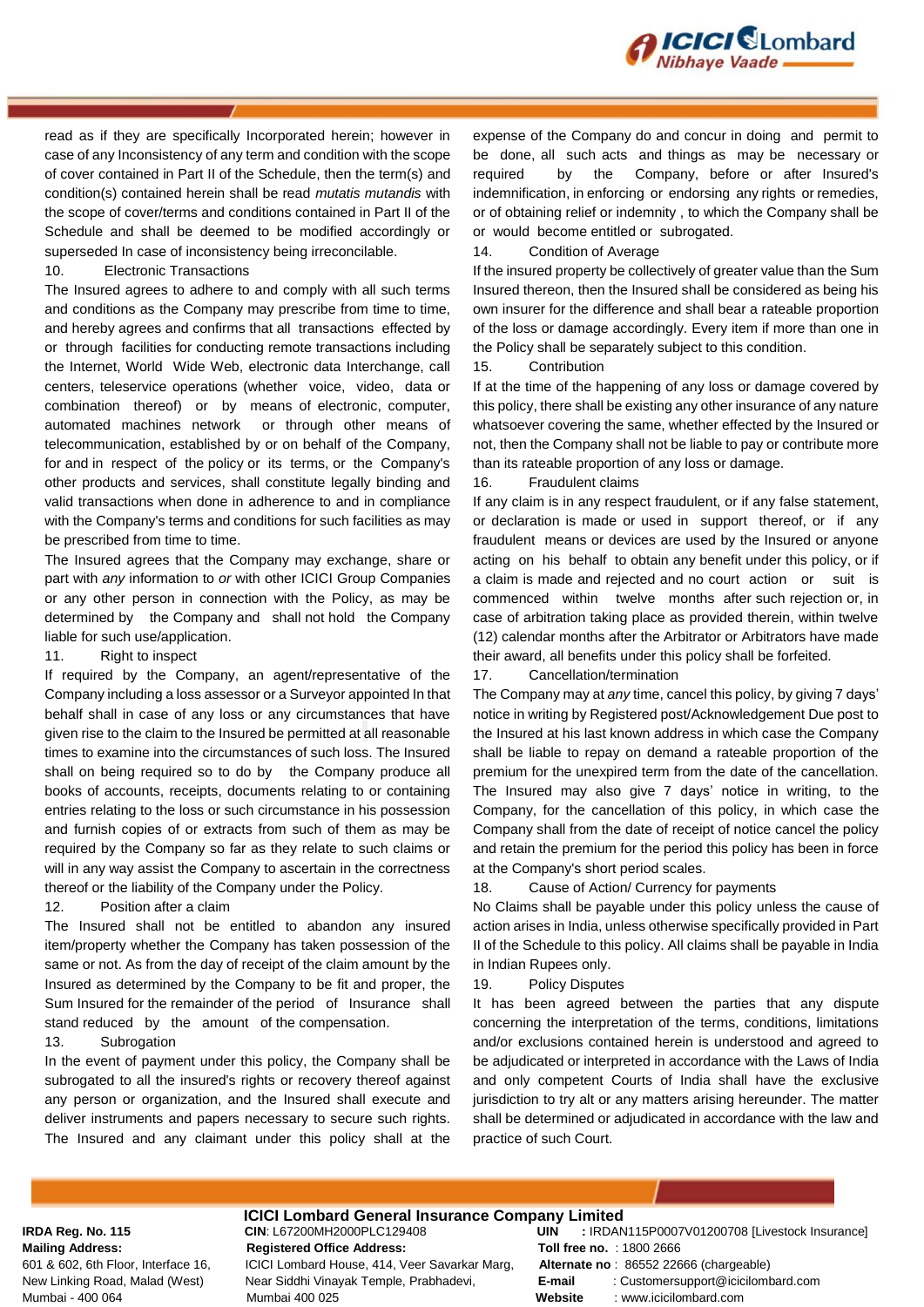

#### 20. Arbitration clause

If any dispute or difference shall arise as to the quantum to be paid under this policy (liability being otherwise admitted) such difference shall independently of all other questions be referred to the decision of a sole arbitrator to be appointed in writing *by*  the parties to the Dispute/difference, or if they cannot agree upon a single arbitrator within 30 days of any party invoking arbitration, the same shall be referred to a panel of throe arbitrators, comprising of two arbitrators, one to be appointed by each of the parties to the dispute/difference and the third arbitrator to be appointed by such two arbitrators. Arbitration shall be conducted under and in accordance with the provisions of the Arbitration and Conciliation Act, 1996. It is clearly agreed and understood that no difference or dispute shall be preferable to arbitration, as hereinbefore provided, if the Company has disputed or not accepted liability under or in respect of this policy. It is hereby expressly stipulated and declared that it shall be a condition precedent to any right of action or suit upon this policy that the award by such arbitrator/arbitrators of the amount of the loss or damage shall be first obtained.

#### 21. Renewal notice

The Company shall not be bound to accept any renewal premium nor give notice that such is due. Every renewal premium (which shall be paid and accepted in respect of this policy) shall be so paid and accepted upon the distinct understanding that no alteration has taken place in the facts contained in the proposal or declaration herein before mentioned and that nothing is known to the Insured that may result to enhance the risk of the Company under the guarantee hereby given. No renewal receipt shall be valid unless it is on the printed form of the Company and signed by an authorized official of the Company.

#### 22. Notices

Any notice, direction or instruction given under this policy shall be in Writing and delivered by hand, post or facsimile to in case of the Insured, at the address specified in Part 1 of the Schedule. In case of the Company:

ICICI Lombard General Insurance Company Limited,

ICICI Lombard House, 414, Veer Savarkar Marg,

Near Siddhi Vinayak Temple, Prabhadevi, Mumbai 400025

 **E-mail**: customersupport@icicilombard.com  **Toll Free No**: 1800 2666

Notice and instructions will be deemed served 7 days after posting or immediately upon receipt in the case of hand delivery, facsimile or e-mail.

23. Customer Service

If at any time the Insured requires any clarification or assistance, the Insured may contact the offices of the Company at the address specified, during normal business hours.

24. Grievances

In case the Insured is aggrieved in any way, the Insured may contact the Company at the specified address, during normal business hours

#### **Grievances & Customer Service**

If at any time the Insured requires any clarification or assistance, the Insured may contact the offices of the Company at the address specified, during normal business hours.

If you are not satisfied with redressal of your grievance, you may approach the nearest Insurance Ombudsman for resolution of your grievance. The contact details of the Ombudsman offices are mentioned below. For updated status, Please refer to website [www.irdaindia.org.](http://www.irdaindia.org/)

| <b>Office</b><br>the<br>οf<br><b>Ombudsman</b> | <b>Contact Details</b>                                                                                                                                                                                                                               | Areas of Jurisdiction                                 |
|------------------------------------------------|------------------------------------------------------------------------------------------------------------------------------------------------------------------------------------------------------------------------------------------------------|-------------------------------------------------------|
| <b>AHMEDABAD</b>                               | Office of the Insurance Ombudsman,<br>Jeevan Prakash Building, 6th floor,<br>Tilak Marg, Relief Road,<br>Ahmedabad - 380 001.<br>Tel.: 079 - 25501201/02/05/06<br>Email: bimalokpal.ahmedabad@ecoi.co.in                                             | Gujarat, UT of Dadra & Nagar Haveli, Daman<br>and Diu |
| <b>BHOPAL</b>                                  | Office of the Insurance Ombudsman,<br>Janak Vihar Complex, 2nd Floor,<br>6, Malviya Nagar, Opp. Airtel Office,<br>Near New Market, Bhopal - 462 003.<br>Tel.: 0755 - 2769201 / 2769202<br>Fax: 0755 - 2769203<br>Email: bimalokpal.bhopal@ecoi.co.in | Madhya Pradesh & Chhattisgarh                         |
| <b>BHUBANESHWAR</b>                            | Office of the Insurance Ombudsman,<br>62, Forest park, Bhubneshwar - 751 009.<br>Tel.: 0674 - 2596461 /2596455<br>Fax: 0674 - 2596429<br>Email: bimalokpal.bhubaneswar@ecoi.co.in                                                                    | Orissa                                                |

**ICICI Lombard General Insurance Company Limited**<br>CIN: L67200MH2000PLC129408 **UIN** : IRDAN **Mailing Address: Registered Office Address: Toll free no.** : 1800 2666 601 & 602, 6th Floor, Interface 16, ICICI Lombard House, 414, Veer Savarkar Marg, **Alternate no** : 86552 22666 (chargeable) Mumbai - 400 064 Mumbai 400 025 **Website** : www.icicilombard.com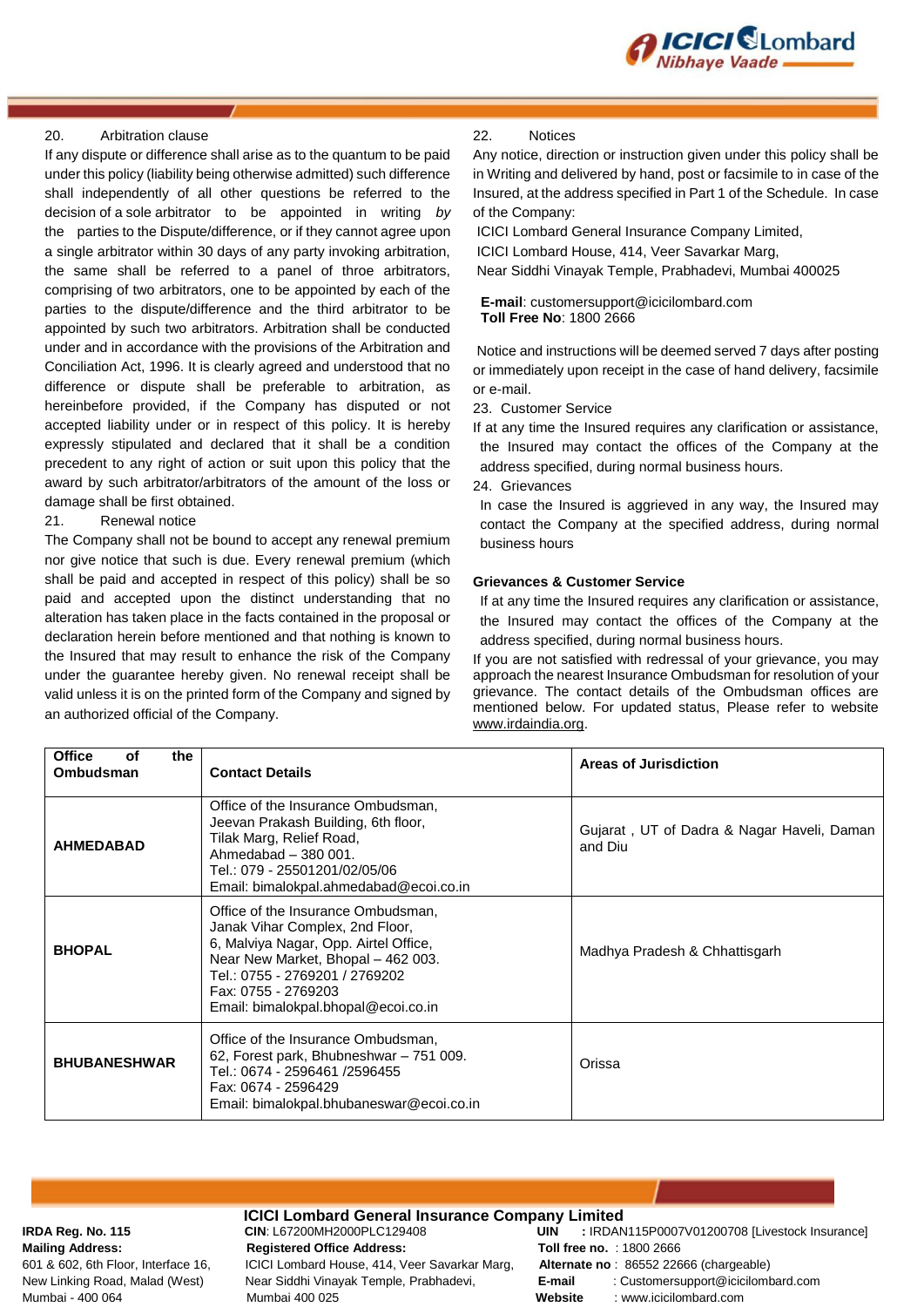

| <b>BENGALURU</b>  | Office of the Insurance Ombudsman,<br>Jeevan Soudha Building, PID No. 57-27-N-19<br>Ground Floor, 19/19, 24th Main Road,<br>JP Nagar, Ist Phase, Bengaluru - 560 078.<br>Tel.: 080 - 26652048 / 26652049<br>Email: bimalokpal.bengaluru@ecoi.co.in                   | Karnataka                                                                                                                                                                                                                                                                                                                                                                                                                                                                                                                    |
|-------------------|----------------------------------------------------------------------------------------------------------------------------------------------------------------------------------------------------------------------------------------------------------------------|------------------------------------------------------------------------------------------------------------------------------------------------------------------------------------------------------------------------------------------------------------------------------------------------------------------------------------------------------------------------------------------------------------------------------------------------------------------------------------------------------------------------------|
| <b>CHANDIGARH</b> | Office of the Insurance Ombudsman,<br>S.C.O. No. 101, 102 & 103, 2nd Floor,<br>Batra Building, Sector 17 - D, Chandigarh - 160 017.<br>Tel.: 0172 - 2706196 / 2706468<br>Fax: 0172 - 2708274<br>Email: bimalokpal.chandigarh@ecoi.co.in                              | States of Punjab, Haryana, Himachal Pradesh,<br>Jammu & Kashmir and Union territory of<br>Chandigarh                                                                                                                                                                                                                                                                                                                                                                                                                         |
| <b>CHENNAI</b>    | Insurance Ombudsman, Office of the Insurance<br>Ombudsman, Fathima Akhtar Court, 4th Floor, 453 (old<br>312), Anna Salai, Teynampet, CHENNAI-600 018.<br>Tel.:- 044-24333668 /5284 Fax: 044-24333664<br>Email bimalokpal.chennai@ecoi.co.in                          | Tamil Nadu, UT-Pondicherry Town and Karaikal<br>(which are part of UT of Pondicherry)                                                                                                                                                                                                                                                                                                                                                                                                                                        |
| <b>DELHI</b>      | Office of the Insurance Ombudsman,<br>2/2 A, Universal Insurance Building,<br>Asaf Ali Road, New Delhi - 110 002.<br>Tel.: 011 - 23232481/23213504<br>Email: bimalokpal.delhi@ecoi.co.in                                                                             | Delhi                                                                                                                                                                                                                                                                                                                                                                                                                                                                                                                        |
| <b>ERNAKULAM</b>  | Office of the Insurance Ombudsman,<br>2nd Floor, Pulinat Bldg.,<br>Opp. Cochin Shipyard, M. G. Road, Ernakulam - 682<br>015.<br>Tel.: 0484 - 2358759 / 2359338<br>Fax: 0484 - 2359336<br>Email: bimalokpal.ernakulam@ecoi.co.in                                      | Kerala,<br>Lakshadweep,<br>Mahe-a<br>of<br>part<br>Pondicherry                                                                                                                                                                                                                                                                                                                                                                                                                                                               |
| <b>GUWAHATI</b>   | Office of the Insurance Ombudsman,<br>Jeevan Nivesh, 5th Floor, Nr. Panbazar over bridge, S.S.<br>Road.<br>Guwahati - 781001 (ASSAM).<br>Tel.: 0361 - 2632204 / 2602205<br>Email: bimalokpal.guwahati@ecoi.co.in                                                     | Meghalaya, Manipur, Mizoram,<br>Assam<br>$\sim$<br>Arunachal Pradesh, Nagaland and Tripura                                                                                                                                                                                                                                                                                                                                                                                                                                   |
| <b>HYDERABAD</b>  | Office of the Insurance Ombudsman,<br>6-2-46, 1st floor, "Moin Court",<br>Lane Opp. Saleem Function Palace,<br>A. C. Guards, Lakdi-Ka-Pool, Hyderabad - 500 004.<br>Tel.: 040 - 67504123 / 23312122<br>Fax: 040 - 23376599<br>Email: bimalokpal.hyderabad@ecoi.co.in | Andhra Pradesh, Karnataka and UT of Yanam -<br>a part of the UT of Pondicherry                                                                                                                                                                                                                                                                                                                                                                                                                                               |
| <b>JAIPUR</b>     | Office of the Insurance Ombudsman,<br>Jeevan Nidhi - Il Bldg., Gr. Floor,<br>Bhawani Singh Marg, Jaipur - 302 005.<br>Tel.: 0141 - 2740363<br>Email: Bimalokpal.jaipur@ecoi.co.in                                                                                    | State of Rajasthan.                                                                                                                                                                                                                                                                                                                                                                                                                                                                                                          |
| <b>KOLKATA</b>    | Office of the Insurance Ombudsman,<br>Hindustan Bldg. Annexe, 4th Floor,<br>4, C.R. Avenue, KOLKATA - 700 072.<br>Tel.: 033 - 22124339 / 22124340<br>Fax: 033 - 22124341<br>Email: bimalokpal.kolkata@ecoi.co.in                                                     | States of West Bengal, Bihar, Sikkim and Union<br>Territories of Andaman and Nicobar Islands.                                                                                                                                                                                                                                                                                                                                                                                                                                |
| <b>LUCKNOW</b>    | Office of the Insurance Ombudsman,<br>6th Floor, Jeevan Bhawan, Phase-II,<br>Nawal Kishore Road, Hazratganj,<br>Lucknow - 226 001.<br>Tel.: 0522 - 2231330 / 2231331<br>Fax: 0522 - 2231310<br>Email: bimalokpal.lucknow@ecoi.co.in                                  | Districts of Uttar Pradesh:<br>Laitpur, Jhansi, Mahoba,<br>Hamirpur, Banda,<br>Chitrakoot, Allahabad, Mirzapur, Sonbhabdra,<br>Fatehpur, Pratapgarh, Jaunpur, Varanasi, Gazipur,<br>Jalaun, Kanpur, Lucknow, Unnao, Sitapur,<br>Lakhimpur,<br>Bahraich,<br>Barabanki,<br>Raebareli,<br>Sravasti, Gonda, Faizabad, Amethi, Kaushambi,<br>Balrampur, Basti, Ambedkarnagar,<br>Sultanpur,<br>Maharajgang,<br>Santkabirnagar,<br>Azamgarh,<br>Kushinagar, Gorkhpur, Deoria, Mau, Ghazipur,<br>Chandauli, Ballia, Sidharathnagar. |

**ICICI Lombard General Insurance Company Limited** Mailing Address:<br> **Registered Office Address:** Toll free no. : 1800 2666<br>
601 & 602, 6th Floor, Interface 16, ICICI Lombard House, 414, Veer Savarkar Marg, Alternate no: 86552 22666 (chargeable) ICICI Lombard House, 414, Veer Savarkar Marg, Mumbai - 400 064 Mumbai 400 025 **Website** : www.icicilombard.com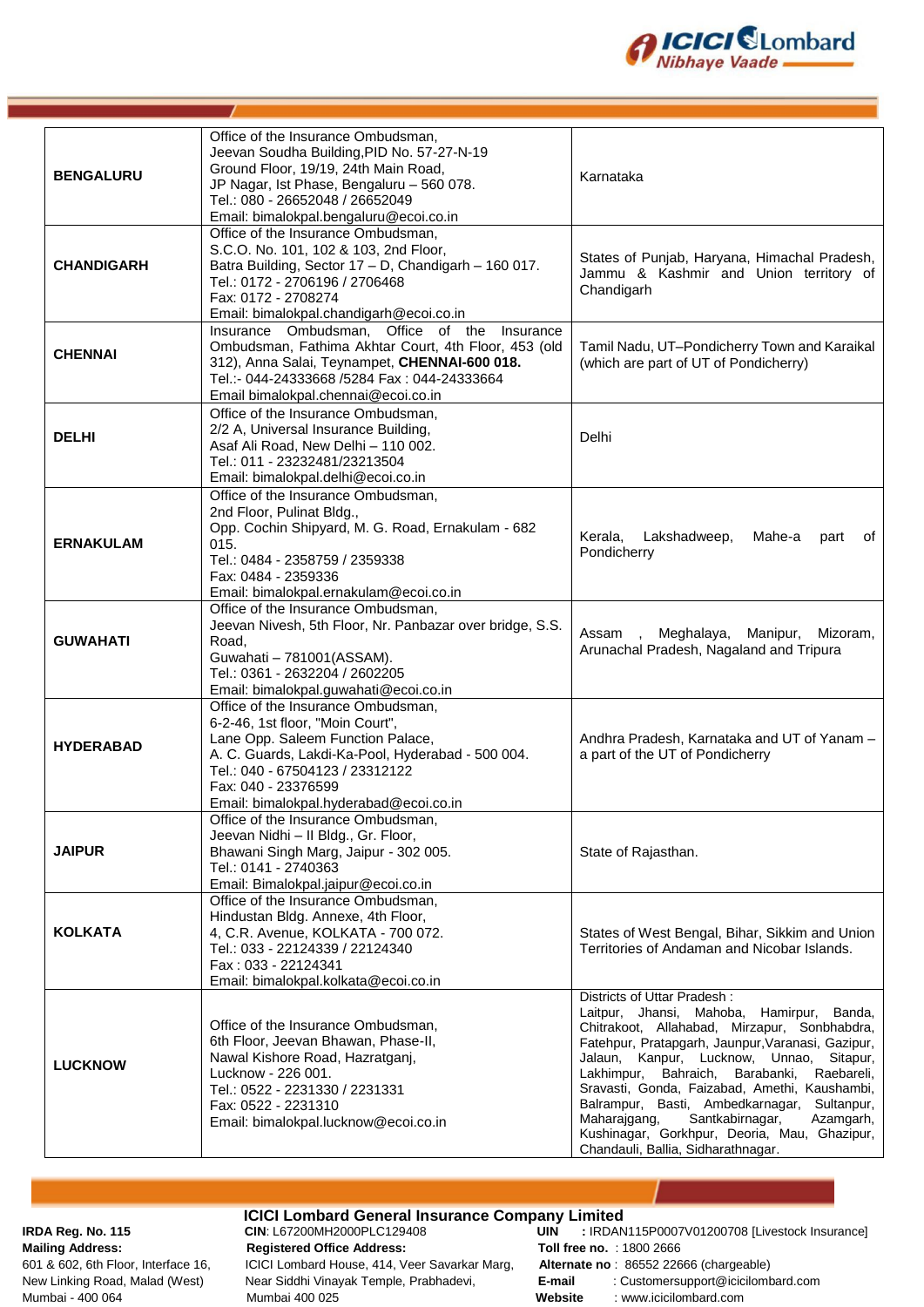

| <b>MUMBAI</b> | Office of the Insurance Ombudsman,<br>3rd Floor, Jeevan Seva Annexe,<br>S. V. Road, Santacruz (W), Mumbai - 400 054.<br>Tel.: 022 - 26106552 / 26106960<br>Fax: 022 - 26106052<br>Email: bimalokpal.mumbai@ecoi.co.in               | Goa,<br>Mumbai Metropolitan Region<br>excluding Navi Mumbai & Thane.                                                                                                                                                                                                                                                                                                                                                         |
|---------------|-------------------------------------------------------------------------------------------------------------------------------------------------------------------------------------------------------------------------------------|------------------------------------------------------------------------------------------------------------------------------------------------------------------------------------------------------------------------------------------------------------------------------------------------------------------------------------------------------------------------------------------------------------------------------|
| <b>NOIDA</b>  | Office of the Insurance Ombudsman,<br>Bhagwan Sahai Palace<br>4th Floor, Main Road, Naya Bans, Sector 15,<br>Distt: Gautam Buddh Nagar, U.P-201301.<br>Tel.: 0120-2514250 / 2514252 / 2514253<br>Email: bimalokpal.noida@ecoi.co.in | States of Uttaranchal and the following Districts<br>of Uttar Pradesh:. Agra, Aligarh, Bagpat,<br>Bareilly, Bijnor, Budaun, Bulandshehar, Etah,<br>Kanooj, Mainpuri, Mathura, Meerut, Moradabad,<br>Muzaffarnagar, Oraiyya, Pilibhit, Etawah,<br>Farrukhabad, Firozabad, Gautam Budh Nagar,<br>Ghaziabad, Hardoi, Shahjahanpur, Hapur,<br>Shamli, Rampur, Kashganj, Sambhal, Amroha,<br>Hathras, Kanshiramnagar, Saharanpur. |
| <b>PATNA</b>  | Office of the Insurance Ombudsman,<br>1st Floor, Kalpana Arcade Building,,<br>Bazar Samiti Road,<br>Bahadurpur, Patna 800 006.<br>Tel.: 0612-2680952<br>Email: bimalokpal.patna@ecoi.co.in                                          | States of Bihar and Jharkhand                                                                                                                                                                                                                                                                                                                                                                                                |
| <b>PUNE</b>   | Office of the Insurance Ombudsman,<br>Jeevan Darshan Bldg., 3rd Floor,<br>C.T.S. No.s. 195 to 198,<br>N.C. Kelkar Road, Narayan Peth, Pune - 411 030.<br>Tel.: 020-41312555<br>Email: bimalokpal.pune@ecoi.co.in                    | States of Maharashtra, Area of Navi Mumbai<br>and Thane excluding Mumbai Metropolitan<br>Region.                                                                                                                                                                                                                                                                                                                             |

The updated grievances redressal procedure shall be provided on the website of the Company and is subject to change in compliance with guidelines/regulations issued by Insurance Regulatory and Development Authority.

STATUTORY NOTICE: INSURANCE IS THE SUBJECT MATTER OF THE SOLICITATION

**ICICI Lombard General Insurance Company Limited**<br>CIN: L67200MH2000PLC129408 **UIN** : IRDAN **Mailing Address: Registered Office Address: Toll free no.** : 1800 2666 601 & 602, 6th Floor, Interface 16, ICICI Lombard House, 414, Veer Savarkar Marg, **Alternate no** : 86552 22666 (chargeable) Mumbai - 400 064 Mumbai 400 025 **Website** : www.icicilombard.com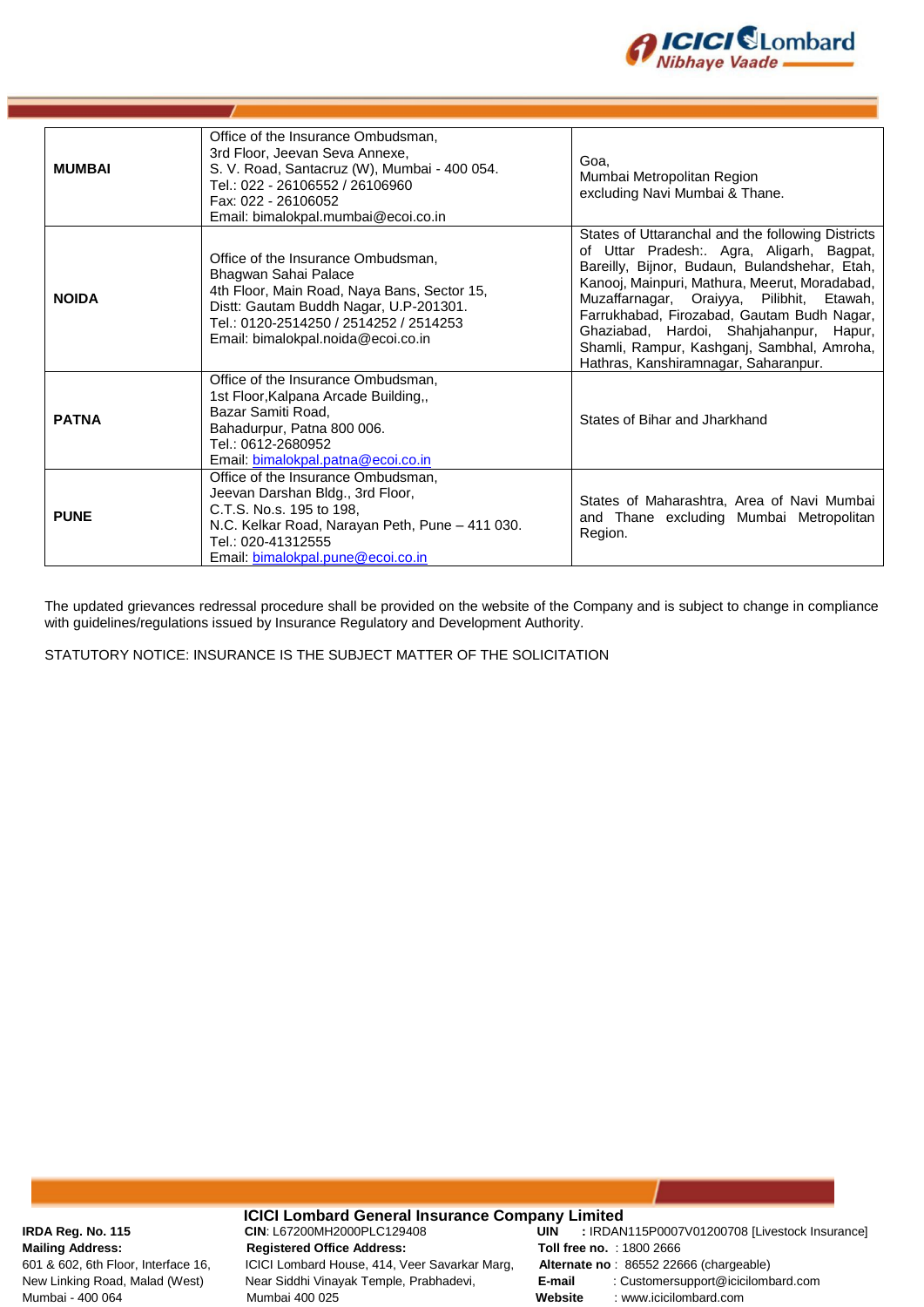

#### **LIVESTOCK INSURANCE ENDORSEMENT**

#### **C1 DEATH DUE TO ACT OF GOD (AOG) PERILS**

In consideration of the payment of additional premium of Rs ………….. paid by the insured to the Company, it is hereby declared and agreed that the insurance under this policy shall, subject to terms, conditions and exclusions of this policy and also subject to terms, conditions and exclusions hereinafter contained. extend to include the death of insured Animal due to Act Of God perils including Storm, Tempest, Flood and Inundation, Earthquake, Tornado, Hurricane, Cyclone, Famine and drought, Landslide and rockslide, and Lightning.

Provided that, the liability of the company shall not exceed the Sum Insured for the respective Animal mentioned in Part I of Schedule.

#### **C2 DEATH DUE TO DISEASES**

In consideration of the payment of additional premium of Rs………….. paid by the insured to the Company, it is hereby declared and agreed that the insurance under this policy shall, subject to terms, conditions and exclusions of this policy and also subject to terms, conditions and exclusions hereinafter contained, extend to include the death of insured Animal due to diseases, epidemic in nature, contracted or occurring during the policy period only and surgical operations with prior intimation to the Company. Pre-existing diseases contracted before the commencement of the Policy Period are excluded under this cover.

Provided that, the liability of the company shall not exceed the Sum Insured for the respective Animal mentioned in Part I of Schedule. Further Provided that Vaccination is done by the government animal husbandry department on regular basis before monsoon for these diseases:

- i. Anthrax
- ii. BQ (Black Quarter)
- iii. HS (Hemorrhagic Septicemia)
- iv. Foot and Mouth disease
- v. Other epidemic diseases specific to Insured Animal

In absence of any proof of such vaccination by an authorized agency, if there were death due to epidemics as a result of any of the above-mentioned diseases, then the resulting claim by the insured would not stand admissible by the Company.

There will be 15 days of cooling period – i.e. any claim arising due to diseases contracted within 15 days from the date of commencement of risk is not payable.

#### **C3 PERMANENT TOTAL DISABLEMENT**

In consideration of the payment of additional premium of Rs………….. Paid by the insured to the Company, it is hereby declared and agreed that the insurance under this policy shall, subject to terms, conditions and exclusions of this policy and also subject to terms, conditions and exclusions hereinafter contained, extend to include the Permanent Total Disablement (PTD) of insured animal resulting in

#### For Milch Animal –

- o Permanent and total incapacity to conceive
- o Incapacity to yield milk
- $\triangleright$  For Breeding Animal –
- Permanent and total incapacity to breed
- Indemnity limit for this is fixed as per age of the animal: Up to 2 years: 60% of market value
- 2 to 5 years: 50% of market value
- More than 5 years: 20% of market value
- There will be 30 days of cooling period i.e. any claim arising due to permanent total disablement within 30 days from the date of commencement of risk is not payable.

#### **C4 THEFT OF ANIMAL**

In consideration of the payment of additional premium of Rs………….. paid by the insured to the Company, it is hereby declared and agreed that the insurance under this policy shall, subject to terms, conditions and exclusions of this policy and also subject to terms, conditions and exclusions hereinafter contained, extend to include Theft of Animal, provided that, the liability of the company shall not exceed the Sum Insured for the respective Animal mentioned in Part I of Schedule.

In case of theft of Animal, the claim will not be processed till the time adequate proof of theft is produced, i.e. a copy of FIR report from the local police station for verification within 15 days from the date of theft of Animal.

#### **C5 COVERAGE BEYOND 50 KM**

In consideration of the payment of additional premium of Rs………….. Paid by the insured to the Company, it is hereby declared and agreed that the insurance under this policy shall, subject to terms, conditions and exclusions of this policy and also subject to terms, conditions and exclusions hereinafter contained, extend to include transit of Animal beyond 50 Km.

#### **AGREED BANK CLAUSE<sup>i</sup>**

It is hereby declared and agreed: -

a) That upon any monies becoming payable under this policy the same shall be paid by the Company to the Bank<sup>ii</sup> and such part of any monies so paid as may relate to the interests of other parties Insured hereunder shall be received by the Bank as Agents for such other parties.

(b) That the receipts of the Bank shall be complete discharge of the Company therefore and shall be binding on all the parties insured hereunder.

(c) That if and whenever any notice shall be required to be given or other communication shall be required to be made by the Company to the Insured or any of them in any matter arising under or in connection with this policy such notice or other communication shall be deemed to have been sufficiently given or made if given or made to the Bank.

(d) That any adjustment, settlement, compromise or reference to arbitration in connection with any dispute between the Company and the Insured or any of them arising under or in connection with this policy if made by the Bank shall be valid and

# **ICICI Lombard General Insurance Company Limited**<br>CIN: L67200MH2000PLC129408 **UIN** : IRDAN

**Mailing Address: Registered Office Address: Toll free no.** : 1800 2666 601 & 602, 6th Floor, Interface 16, ICICI Lombard House, 414, Veer Savarkar Marg, **Alternate no** : 86552 22666 (chargeable) Mumbai - 400 064 Mumbai 400 025 **Website** : www.icicilombard.com